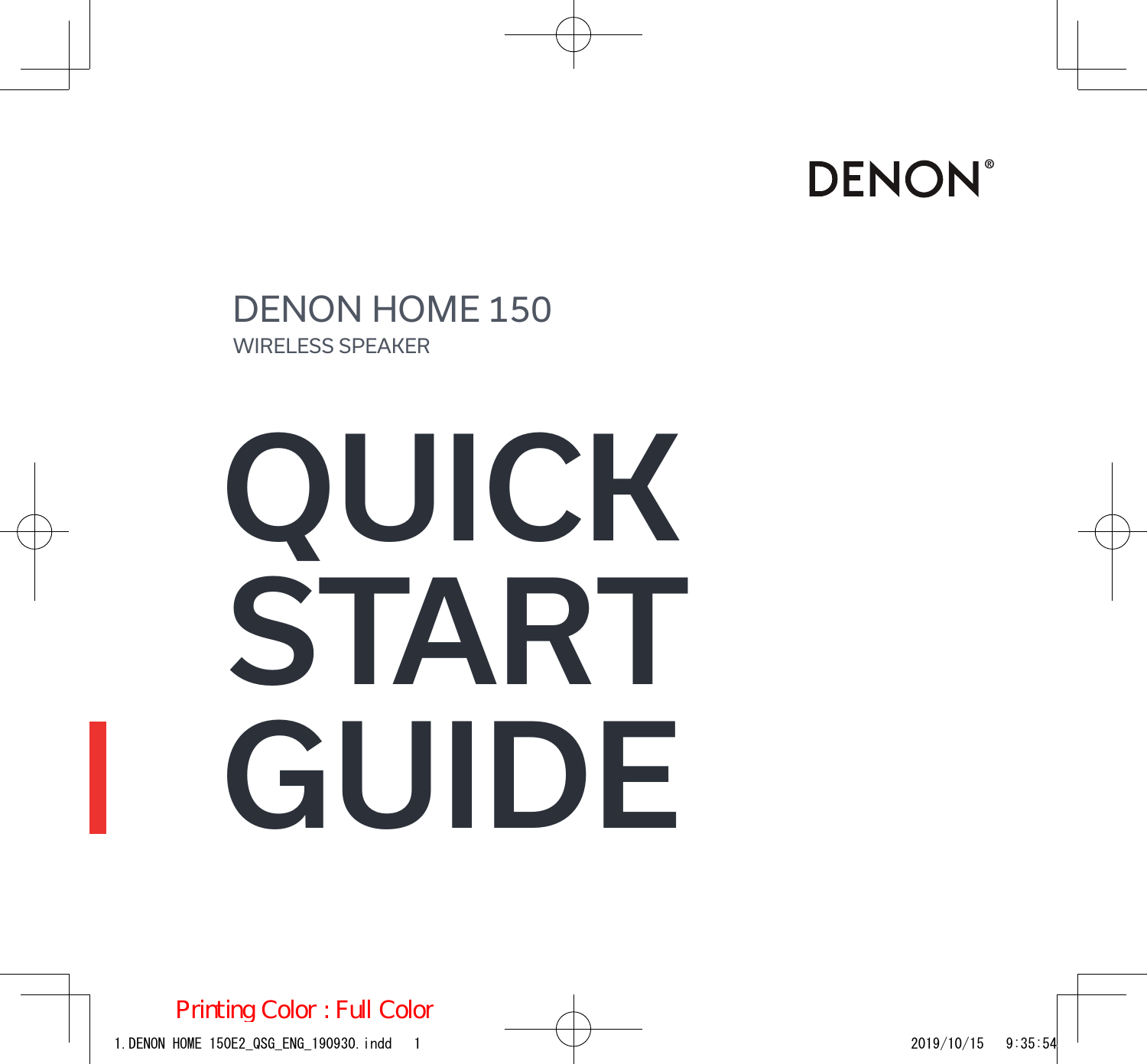# BEFORE YOU BEGIN

Make sure you have the following items in working order:



Apple iOS, Android or Kindle mobile device connected to your network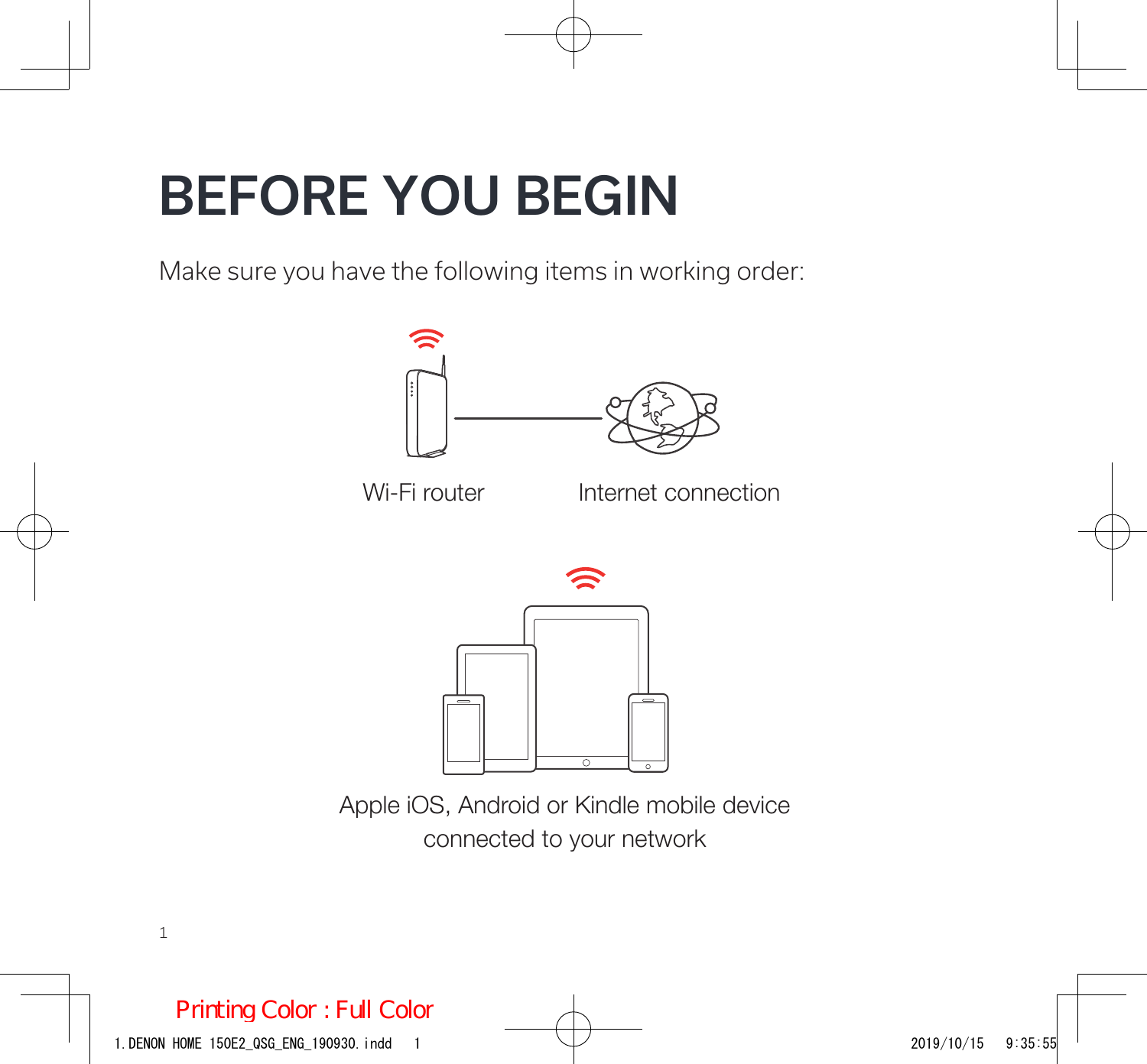# STEP 1: UNPACK

Remove the speaker and power cord from the box.

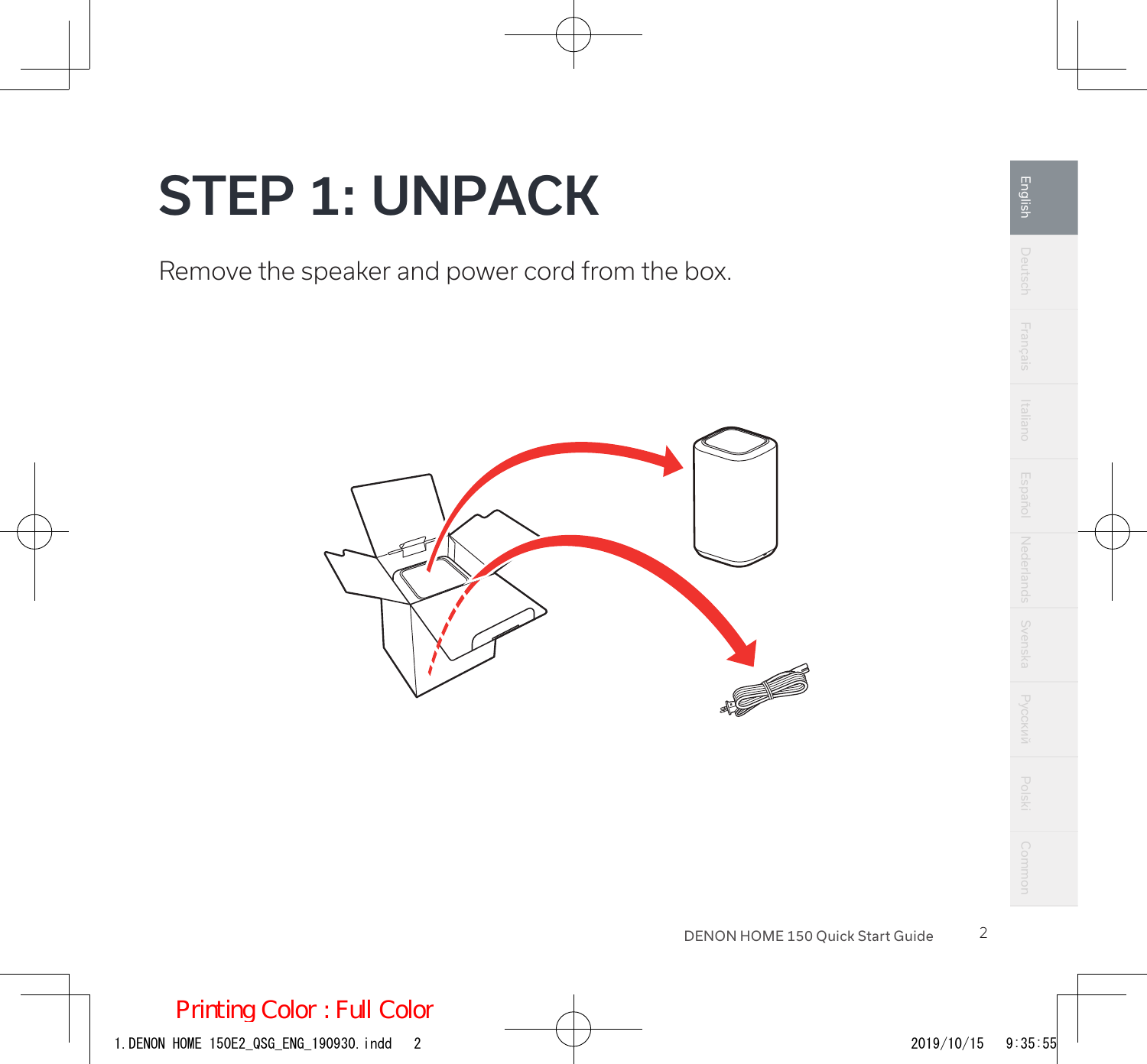# STEP 2: PLACE

Place the speaker at a convenient location in your home.

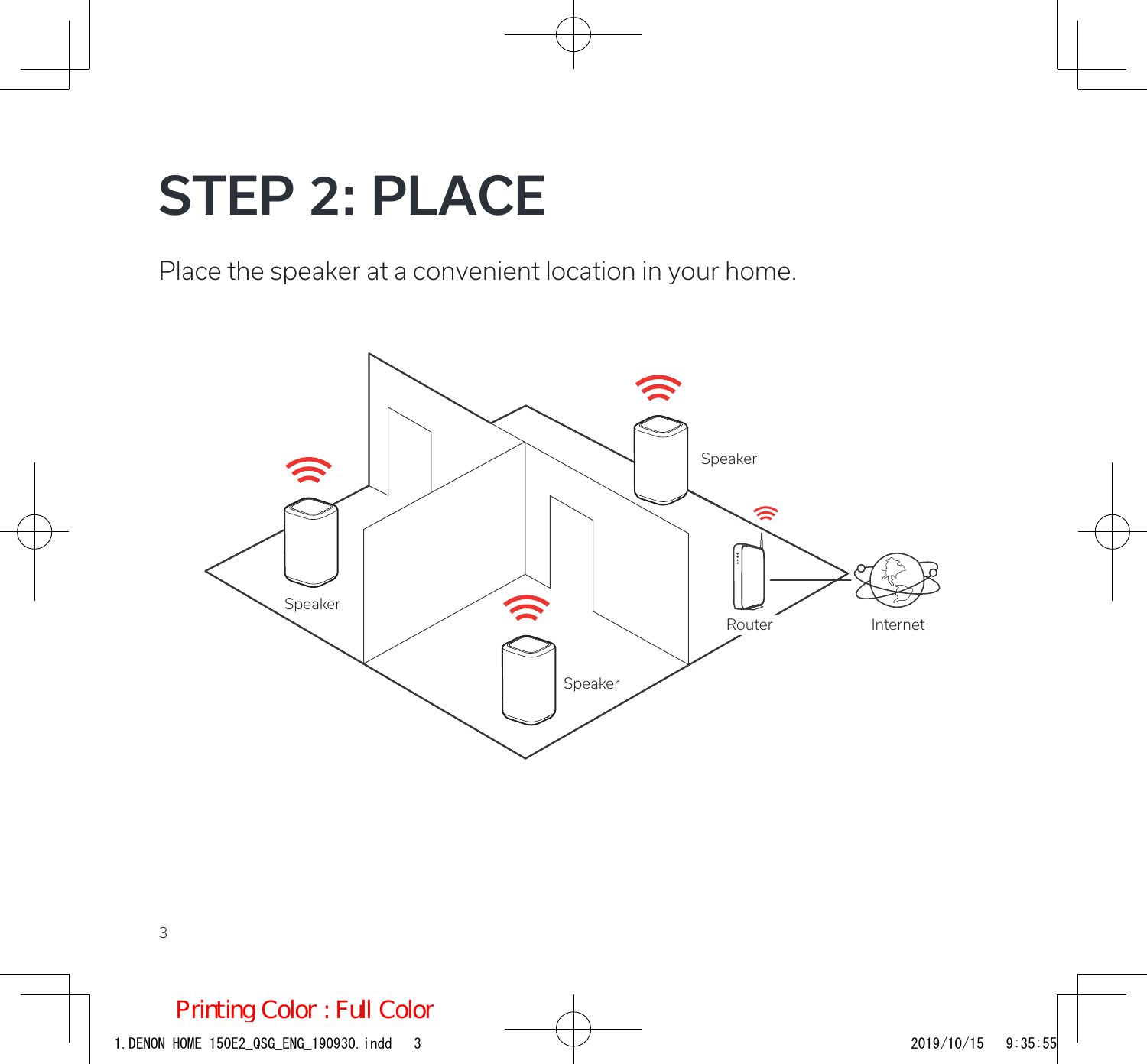# STEP 3: CONNECT

Connect the power cord to the speaker and a wall outlet.



# **OPTIONAL**

If you are connecting the speaker to a wired network, connect an Ethernet cable (sold separately) between the speaker and your router. Do not connect the Ethernet cable if you are connecting your speaker to a wireless network.

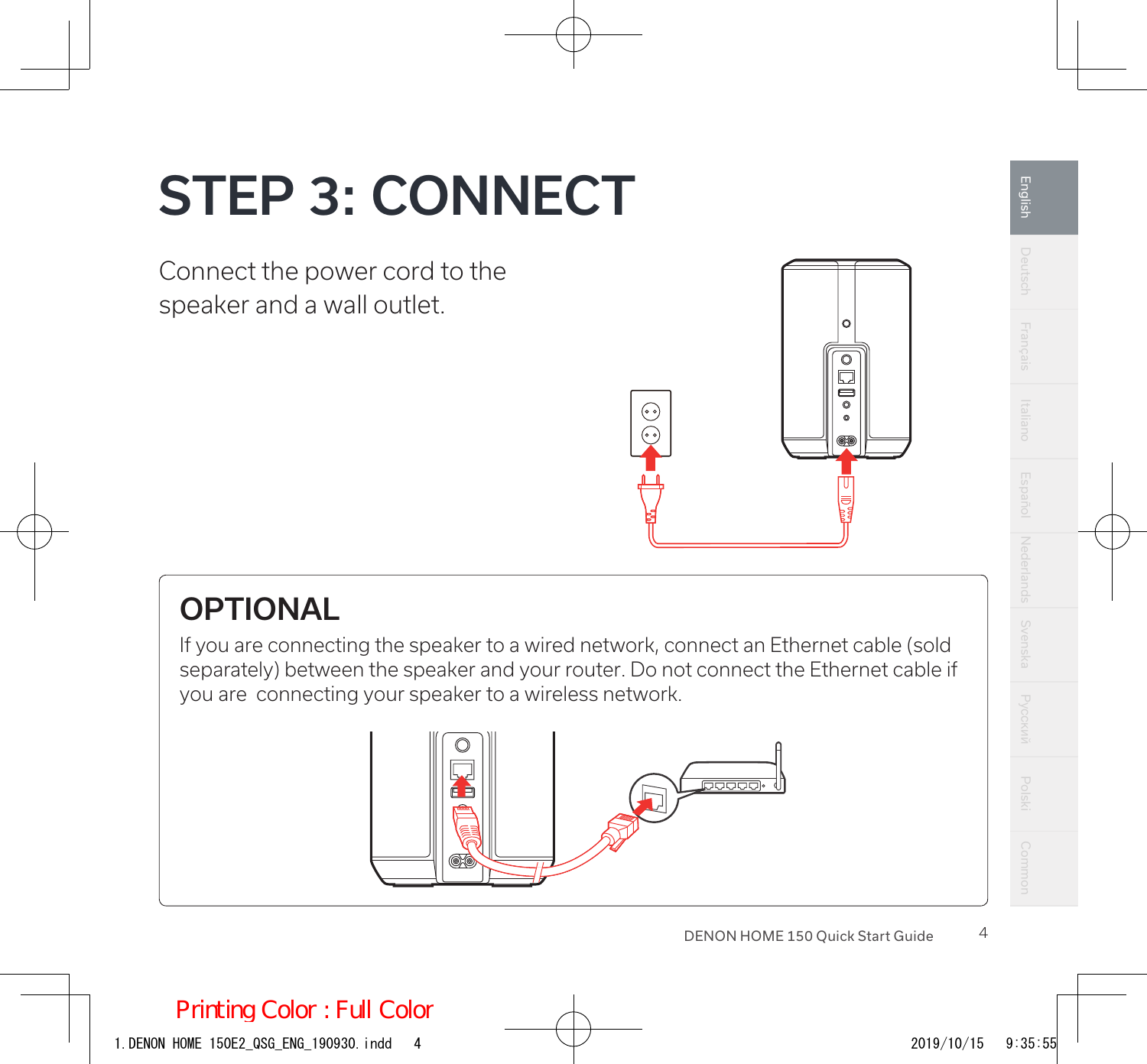# STEP 4: CONTROL

1 Download the HEOS App. 2 Go to the Apple App Store, Google Play or Amazon App Store and search for "HEOS" to download and install.

Launch the HEOS App and follow the instructions in the app.



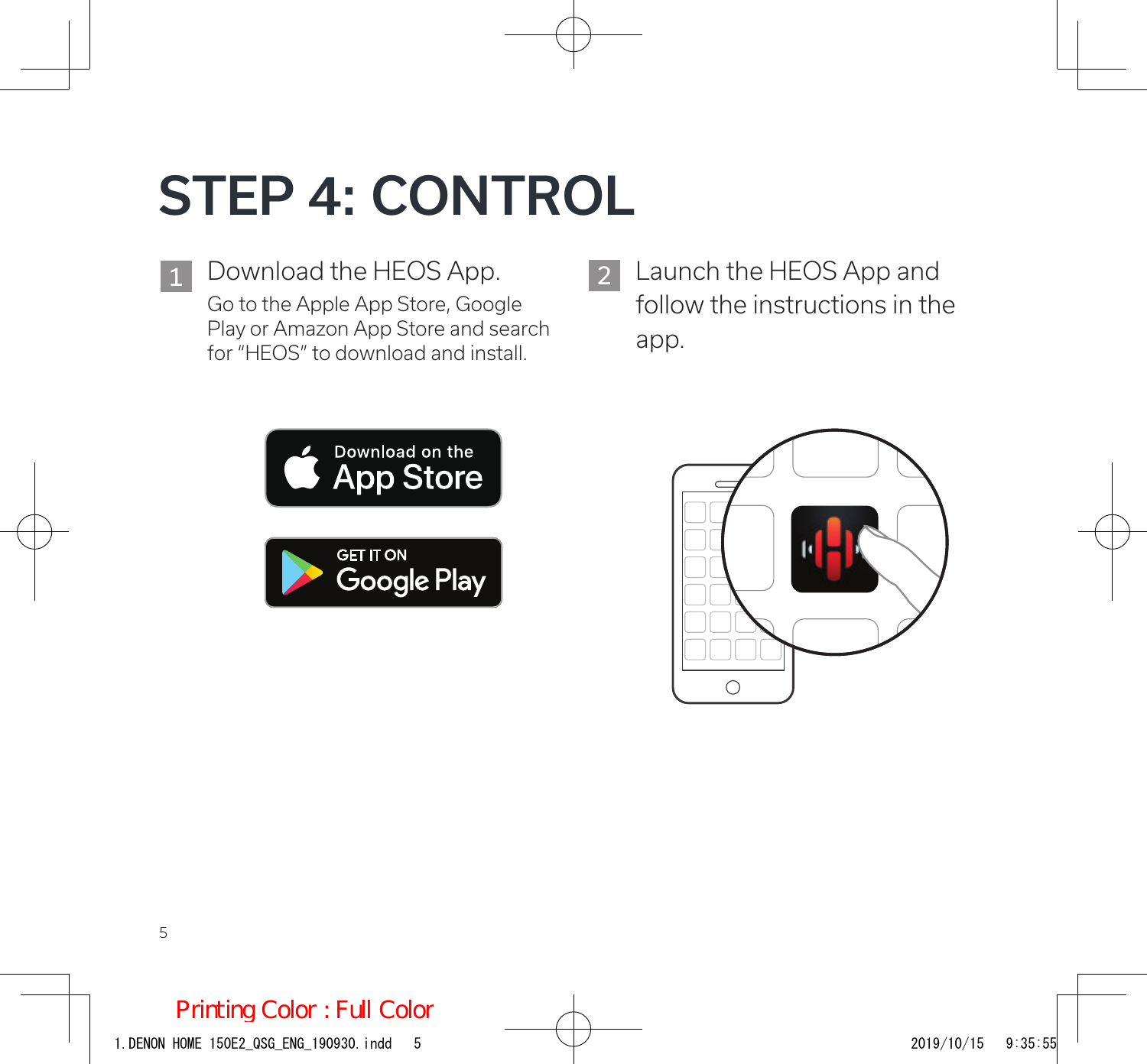# STEP 5: ADD SPEAKER



# ENJOY!

# OWNER'S MANUAL

- For more information, visit www.denon.com
- Refer to the Online Manual for other functions information and operation procedure details.

manuals.denon.com/DenonHome150/EU/EN/



**Franjsh P**olski Français Hangais Halano Español Nederlands Svenska Pycokiri Polski Polski Polski Polski Polski

English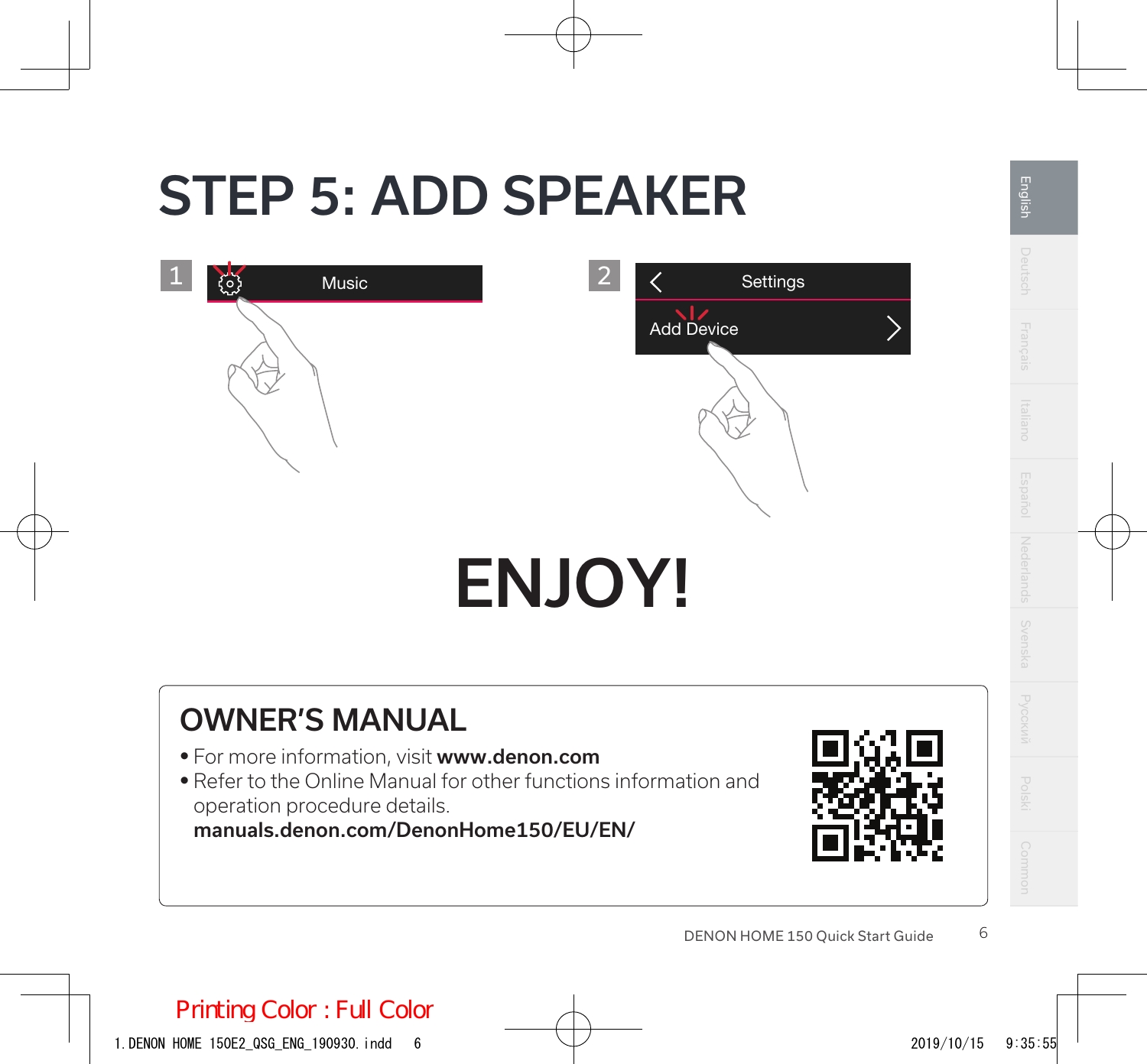# BASIC TROUBLESHOOTING

### My speaker won't connect to my network

- Make sure your mobile device is connected to your wireless network before setting up your speaker.
- Alternatively, you can connect your speaker to your network router using an Ethernet cable sold separately. Once connected via Ethernet, the HEOS App should recognize the speaker and you can manually move it to your wireless network using "Settings" - "My Devices" - "(Device Name)" - "Advanced" - "NETWORK SETTINGS".

#### Music cuts out or delays sometimes

- Make sure your Internet connection is operating correctly.
- If you are sharing your network with other users or devices, they may be using most of your bandwidth (especially if they are streaming video).
- Make sure your speakers are within range of your wireless network.
- Make sure your speakers are not located near other electronic devices that could interfere with it's wireless connectivity (like microwave ovens, cordless phones, TVs, etc…)

### Streaming music from your mobile devices using Bluetooth

- Activate the Bluetooth setting on your mobile device.
- Press and hold the Bluetooth button ( $\bigcirc$ ) located on the back of the speaker for about 3 seconds, until the status light on the front flashes green.
- Select "Denon Home 150" from the list of available Bluetooth speakers from your mobile device.
- Play music using any app on your device and the sound will now play from the speaker.

### I hear distortion when using the AUX input

• The analog output signals from some sources can be fairly strong. If the input level of the source device is turned up high, it could overload the inputs of the speaker. This is unlikely to cause damage, but can cause distorted sound. Initially, set the volume of the source to a medium – low level, then turn it up as needed. If you hear distortion, turn down the device's volume control.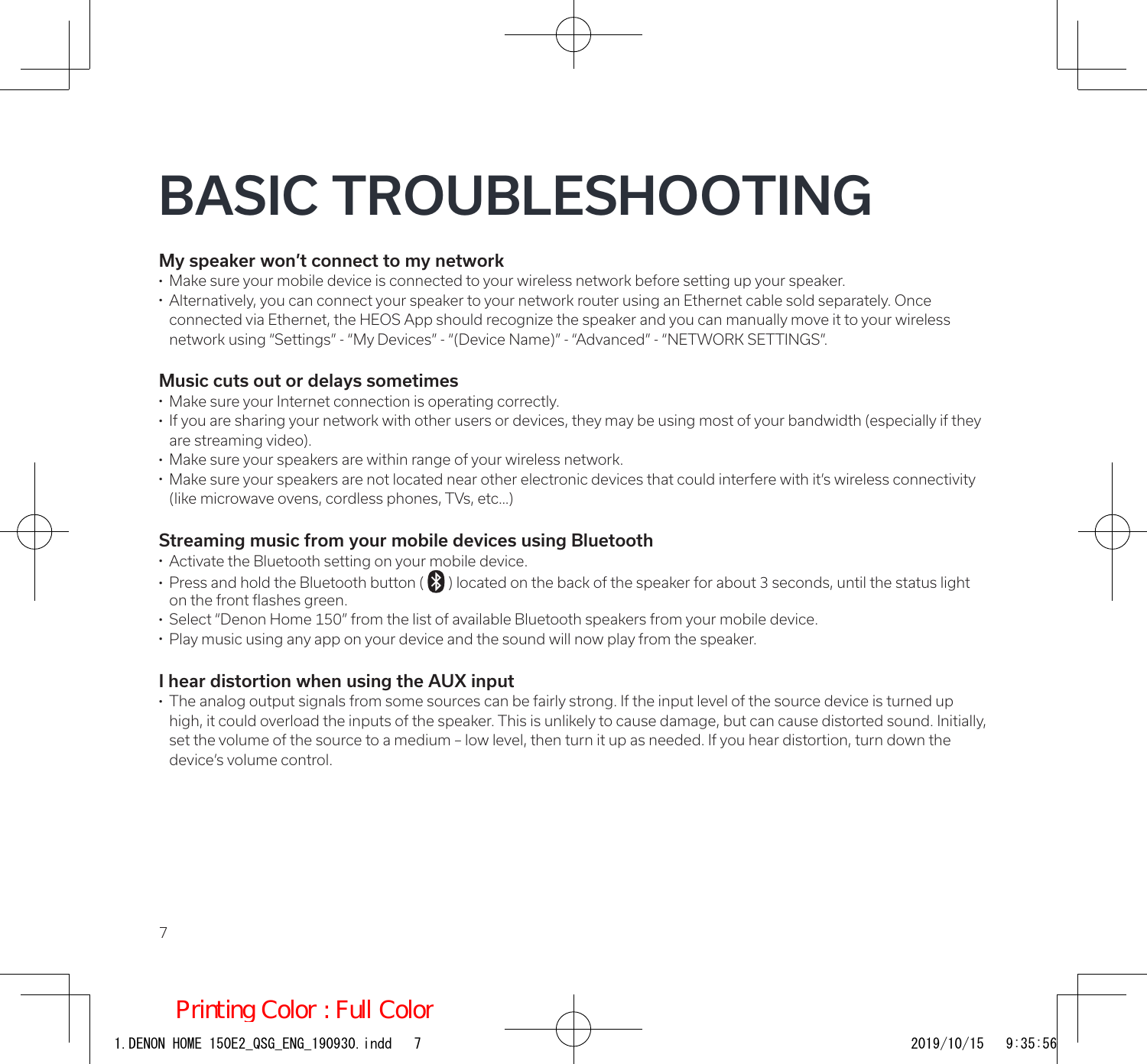### I hear a delay when using the AUX input with my TV

- If you are connecting the AUX input with your cable or satellite box for enjoying TV audio through multiple speakers, you may hear a delay between when you see someone speak and when you hear the audio. This is because the HEOS system must buffer the audio before it sends it out to the speakers so that it arrives at all speakers at the same time.
- You can avoid this delay by listening only to the speaker which is directly connected to the set top box.

### Connecting to a network using WPS

- If your wireless router support WPS (Wi-Fi Protected Setup™) your speaker can optionally connect to your network using the "Push Button" method by following these steps:
	- 1. Press the WPS button on your router.
	- 2. Within 2 minutes, press and hold the CONNECT button on the rear panel of the speaker for 3 seconds.
	- 3. The LED on the front of the speaker will flash green for several seconds as it connects to your router.
	- 4. When the connection is complete, the LED on the front of the speaker will turn solid blue.

### Resetting your speaker

- Resetting your speaker will clear out the wireless network settings, EQ, and name but retain it's current software.
- You will have to use "Settings" "Add Device" to reconnect the speaker to your home network before it can be used.
- To reset your speaker, press and hold the CONNECT and Bluetooth ( $\odot$ ) buttons on the rear panel of the speaker for 5 seconds until the front LED begins to flash amber.

The HEOS App and brand is not affiliated with any manufacturer of any mobile device.

HEOS and the HEOS logo are trademarks or registered trademarks in the US and/or other countries.

Apple and the Apple logo are trademarks of Apple Inc., registered in the U.S. and other countries. App Store is a service mark of Apple Inc. Google Play is a trademark of Google Inc.

Amazon, Kindle, Echo, Alexa, Dash, Fire and all related logos are trademarks of Amazon.com, Inc. or its affiliates.

Wi-Fi Protected Setup™ logo is trademark of Wi-Fi Alliance.

The Bluetooth® word mark and logos are registered trademarks owned by Bluetooth SIG, Inc. and any use of such marks by D&M Holdings Inc. is under license. Other trademarks and trade names are those of their respective owners.

All other trademarks are the property of their respective owners.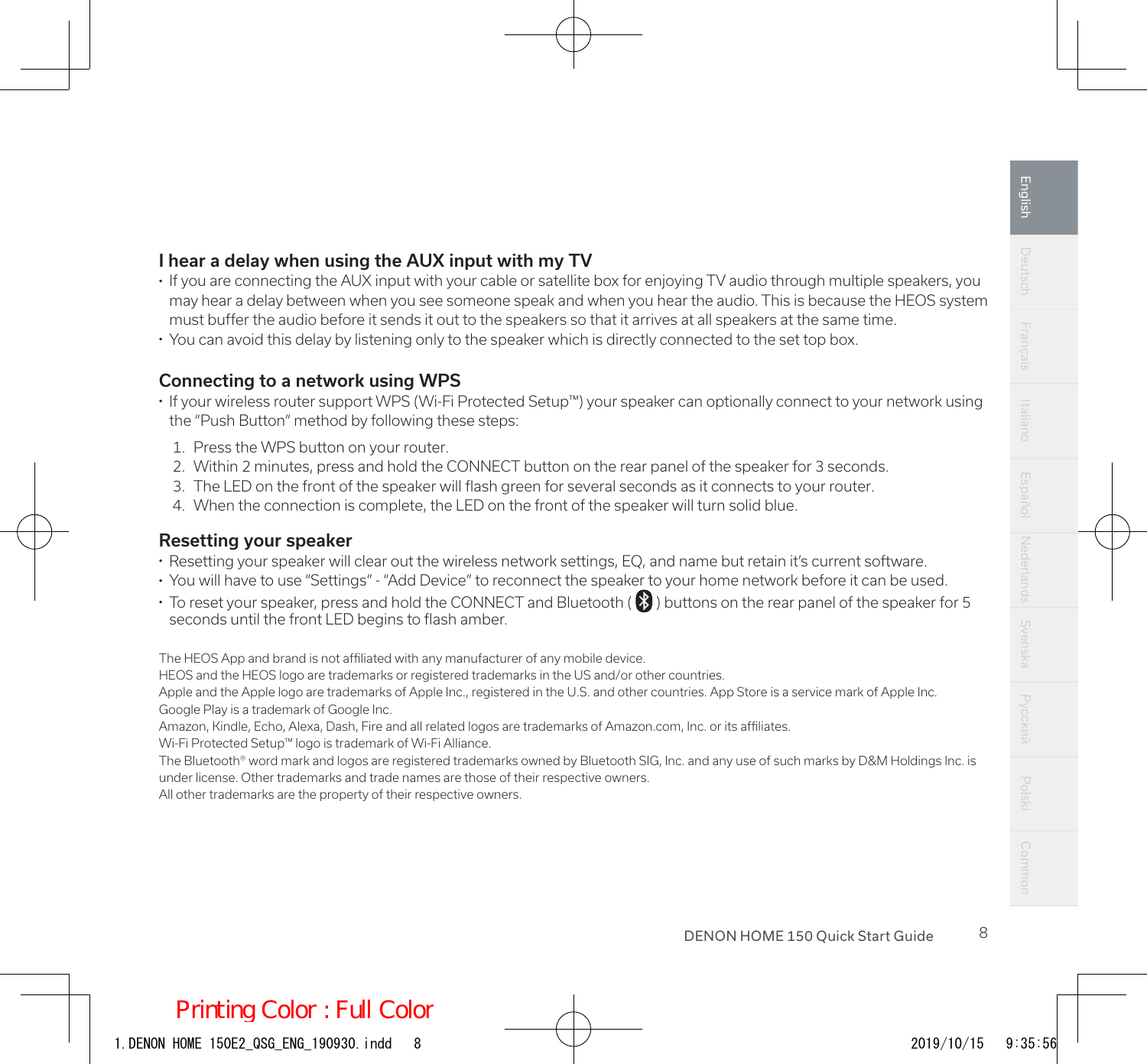# CONTACT Denon € 00800-43674357

### EN

#### FREE HELPLINE

We hope you will enjoy your Denon product for years to come. If you ever have any questions or need any support, just get in touch. We are happy if you are happy.

The free HEOS helpline (English) is currently available in the United Kingdom, Ireland, Sweden, Norway, Denmark and Finland.

For more information visit www.denon.eu/support



#### GRATIS HULPLIJN

We hopen dat u jarenlang zult genieten van uw Denon-product. Als u vragen heeft of ondersteuning nodig heeft, neem dan gewoon contact op. Als jij blij bent, zijn wij dat ook.

Hulplijn is beschikbaar in Nederland, België en Luxemburg.

Meer informatie is te vinden op www.denon.eu/support



#### KOSTENFREIER SUPPORT

Wir hoffen, Sie werden viele Jahre lang Vergnügen an Ihrem Denon-Produkt haben. Falls Sie zu irgendeinem Zeitpunkt Fragen haben oder Unterstützung benötigen, zögern Sie nicht, uns zu kontaktieren.

Die kostenfreie Rufnummer für den deutschsprachigen Support steht Ihnen in Deutschland, Österreich und der Schweiz zur Verfügung.

Weitere Informationen erhalten Sie unter www.denon.eu/support

### OTHER REGIONS / AUTRES PAYS

For support options in other countries than those mentioned above, please visit www.denon.eu and choose your country.

Pour connaître les options de support dans d'autres pays, par avance merci de vous connecter dans notre site www.denon.eu puis sélectionner votre pays.

### ES

#### TELÉFONO GRATUITO DE AYUDA (DISPONIBLE EN ESPAÑA)

Encontrarás las respuestas a las preguntas más frecuentes y más información en www.denon.eu/support



#### BEZPŁATNA INFOLINIA (DOSTĘPNA W POLSKA)

Odpowiedzi na najczęściej zadawane pytania i bardziej przydatne informacje można znaleźć pod adresem www.denon.eu/support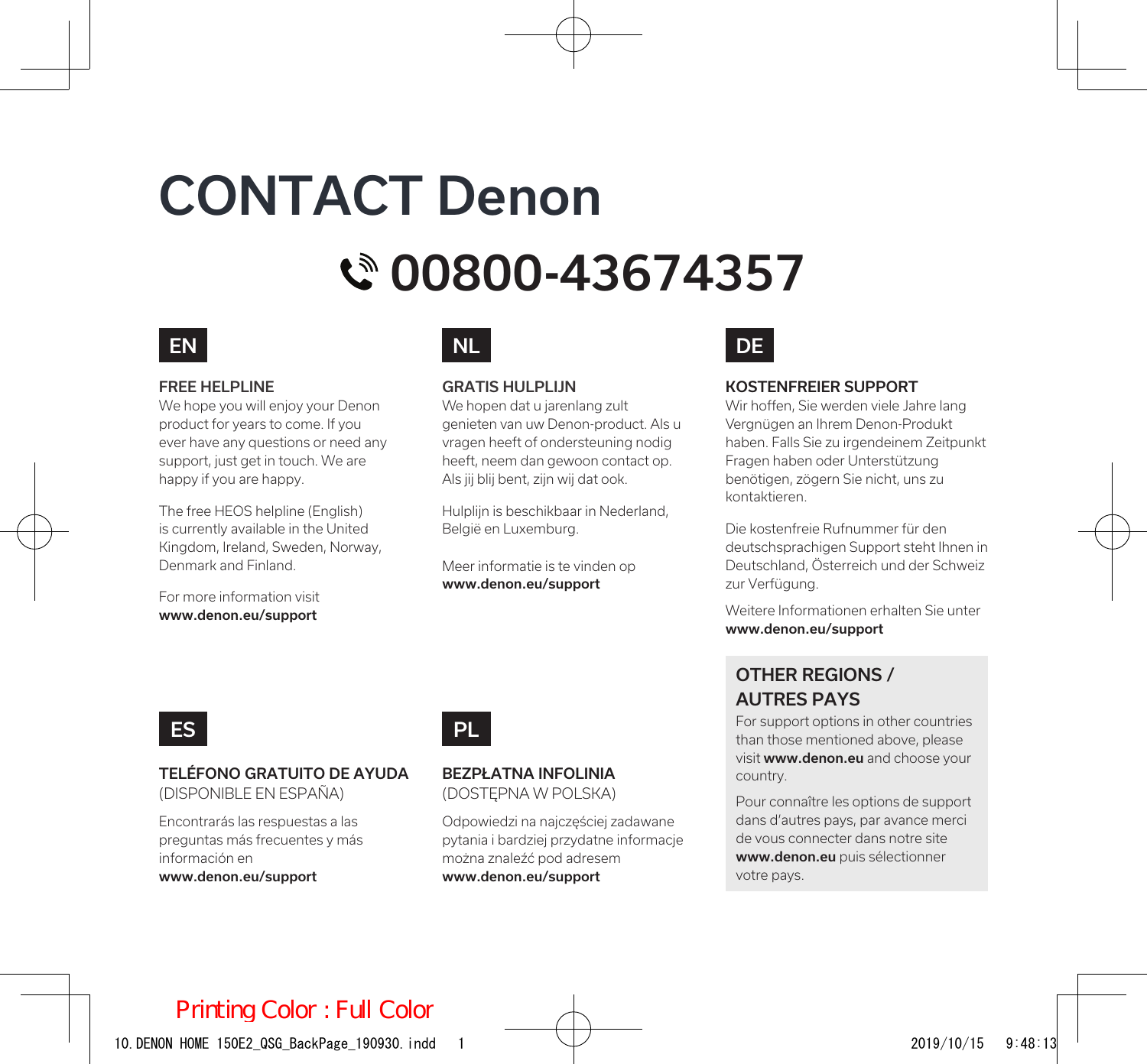| <b>Lindilish</b><br>1 |
|-----------------------|
| <b>LDSTIGO</b>        |
| ĩ<br>۱<br>-rancals    |
| <b>OUBIBITION</b>     |
| <b>LSDanoi</b><br>۱   |
| Nederlands<br>l       |
| <b>SVensk</b><br>ô    |
| ÿ<br><b>VICCK VIV</b> |
| Polski                |
| Common                |